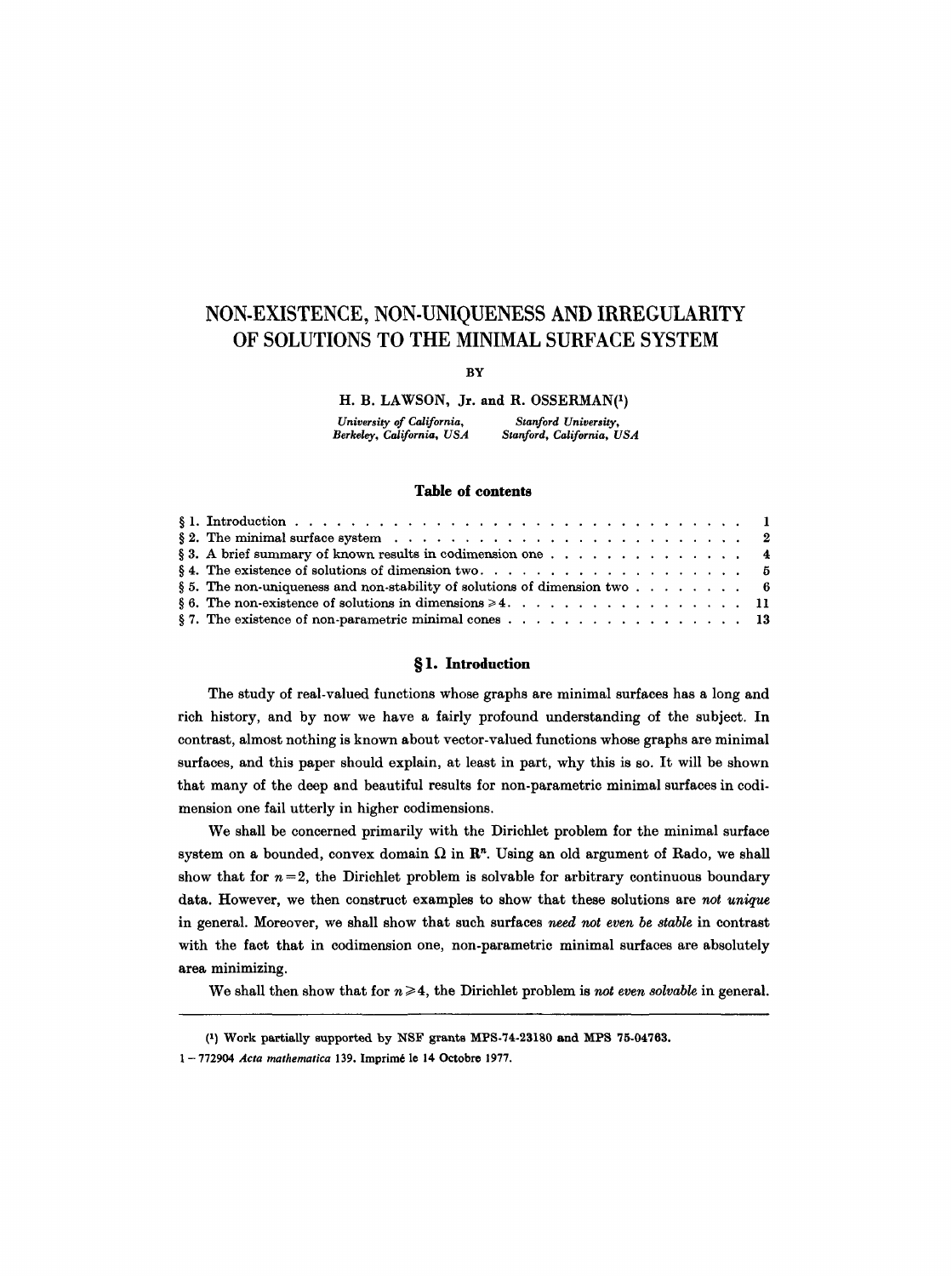In fact, for each  $n \geq 4$  it is possible to find a  $C^{\omega}$  function  $f: S^{n-1} \to \mathbb{R}^k$  for some integer  $k$ ,  $2 \leq k \leq n-2$ , with the property that *there are no Lipschitz solutions F to the minimal surface system in D<sup>n</sup>* such that  $F|_{S^{n-1}} = f$ . Moreover, the same statement holds for all f in a large  $C<sup>1</sup>$  neighborhood of f. Such a family of examples can be generated for each non-trivial element of  $\pi_{n-1}(S^{k-1})$ .

Finally, by examining certain specific cases in detail we are able to show the existence of non-parametric minimal cones. In particular, this gives examples of *Lipschitz solutions to the minimal surface system which are not*  $C<sup>1</sup>$ , thereby making sharp the basic regularity result of Morrey which states that any  $C<sup>1</sup>$  solution is real analytic.

We would like to thank Bill Allard for several informative conversations relating to this work.

## **w 2. The minimal surface system**

Let  $\Omega$  be an open set in  $\mathbb{R}^n$  and consider a  $C^2$  immersion  $F: \Omega \to \mathbb{R}^{n+k}$ . Then F is a *minimal* immersion if and only if F satisfies the system

$$
\sum_{i,j=1}^{n} \frac{\partial}{\partial x^{i}} \left( V g g^{ij} \frac{\partial F}{\partial x^{j}} \right) = 0, \qquad (2.1)
$$

where  $g=\det((g_{ij}))$ ,  $((g^{ij}))=((g_{ij}))^{-1}$  and  $g_{ij}=\langle \partial F/\partial x^i, \partial F/\partial x^j \rangle$ . This is equivalent to the requirement that  $F(\Omega)$  have mean curvature identically zero.

The immersion F is said to be *non-parametric* if it has the form  $F(x) = (x, f(x))$  for some function  $f: \Omega \to \mathbb{R}^k$ . In this case the system (2.1) has the form:

$$
\begin{cases}\n\sum_{i=1}^{n} \frac{\partial}{\partial x^{i}} (\sqrt{g} g^{ij}) = 0; \quad j = 1, ..., n \\
\sum_{i,j=1}^{n} \frac{\partial}{\partial x^{i}} \left( \sqrt{g} g^{ij} \frac{\partial f}{\partial x^{j}} \right) = 0,\n\end{cases}
$$
\n(2.2)

where q and  $((q^{ij}))$  are defined as above, and in this case

$$
g_{ij} = \delta_{ij} + \left\langle \frac{\partial f}{\partial x^i}, \frac{\partial f}{\partial x^j} \right\rangle.
$$

This is clearly equivalent to the system:

$$
\begin{cases}\n\sum_{i=1}^{n} \frac{\partial}{\partial x^{i}} (\sqrt{g} g^{ij}) = 0; \quad j = 1, ..., n \\
\sum_{i,j=1}^{n} g^{ij} \frac{\partial^{2} f}{\partial x^{i} \partial x^{j}} = 0.\n\end{cases}
$$
\n(2.2)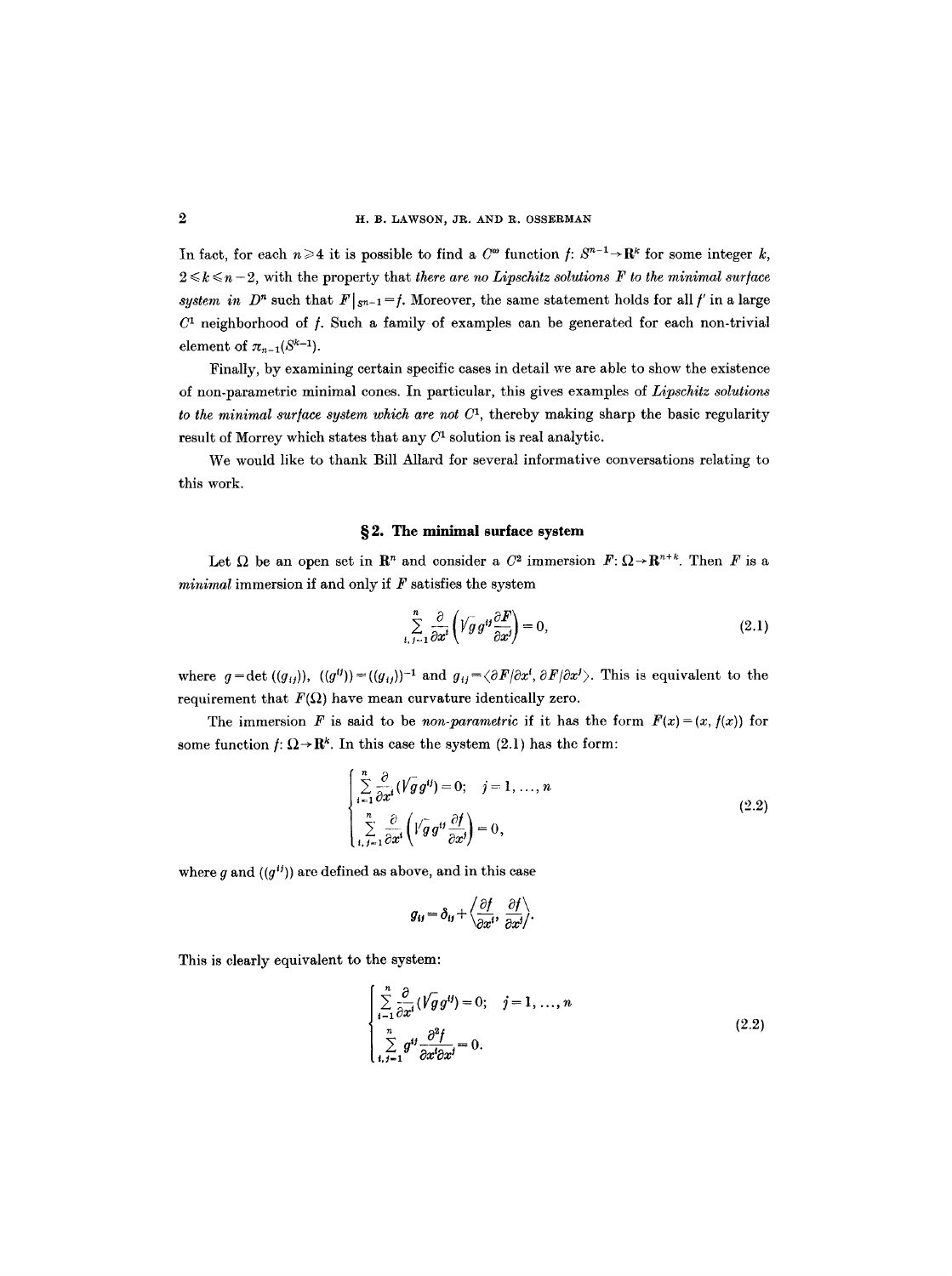#### THE MINIMAL SURFACE SYSTEM

For functions of class  $C^2$ , this system can be replaced by the smaller one:

$$
\sum_{i,j=1}^{n} \frac{\partial}{\partial x^{i}} \left( \sqrt{g} g^{ij} \frac{\partial f}{\partial x^{j}} \right) = 0.
$$
 (2.3)

To see this we note that (2.3) simply expresses the fact that the vertical projection of the mean curvature vector to the graph of  $f$  is identically zero.

By a somewhat more subtle argument, it is shown in [30] that the system (2.2) (or  $(2.2)'$ ) for  $C^2$  functions is also equivalent to:

$$
\sum_{i,j=1}^{n} g^{ij} \frac{\partial^2 f}{\partial x^i \partial x^j} = 0.
$$
\n(2.4)

Note that the system  $(2.2)$  (or  $(2.2)'$ ) is defined in the weak sense for any locally Lipschitz function f on  $\Omega$ . In this case (2.2) is equivalent to the condition that the first variation of area of the graph of  $f$  with respect to smooth, compactly supported deformations of  $\Omega \times \mathbb{R}^k$ , is zero. In other words, the graph of f is a stationary integral varifold in the sense of Almgren (cf. [3]). This leads naturally to the following.

CONJECTURE 2.1. The systems (2.2) and (2.3) are equivalent for any locally Lipschitz function  $f$  in  $\Omega$ .

Suppose now that  $\Omega$  is bounded and strictly convex and that  $d\Omega$  is of class C<sup>r</sup> for  $r \geqslant 2$ . For the remainder of the paper we shall be concerned with the following.

*DIRICHLET PROBLEM. Given a function*  $\phi: d\Omega \to \mathbf{R}^k$  *of class*  $C^s$ *,*  $0 \leq s \leq r$ *, find a function*  $f \in C^{0}(\overline{\Omega}) \cap \text{ Lip }(\Omega)$  *such that f satisfies the minimal surface system* (2.2) in  $\Omega$  and  $f|_{d\Omega} = \phi$ . *When*  $s \geq 1$ , *we further require that the area of the graph of f be finite.* 

The study of the Dirichlet problem usually falls into two distinct parts, those of the existence and the regularity of solutions. It is an unusual fact that for the non-parametric minimal surface system more is known about regularity than existence.

THEOREM 2.2. (Interior regularity; C. B. Morrey [22], [23]). *Any C<sup>1</sup>* function f which *satis/ies the system* (2.2) *is real analytic.* 

THEOREM 2.3. (Boundary regularity; W. Allard [2]). *Suppose that*  $\phi$  *is of class C<sup>s. x</sup> for*  $2 \leq s \leq \infty$  or  $s = \omega$ , and let f be any solution to the Dirichlet problem for  $\phi$  in  $\Omega$ . Then there is *a neighborhood* U of  $d\Omega$  such that  $f \in C^{s, \alpha}(U \cap \overline{\Omega}).$ 

*Note.* Theorem 2.3 is deduced from the work in [2] as follows. Since  $\Omega$  is strictly convex and  $\phi$  is class  $C^2$ , the arguments in 5.2 of [2] show that the graph  $\Gamma$ , of f in  $\mathbf{R}^n \times \mathbf{R}^k$ , at each point of its boundary, has a tangent cone consisting of a finite number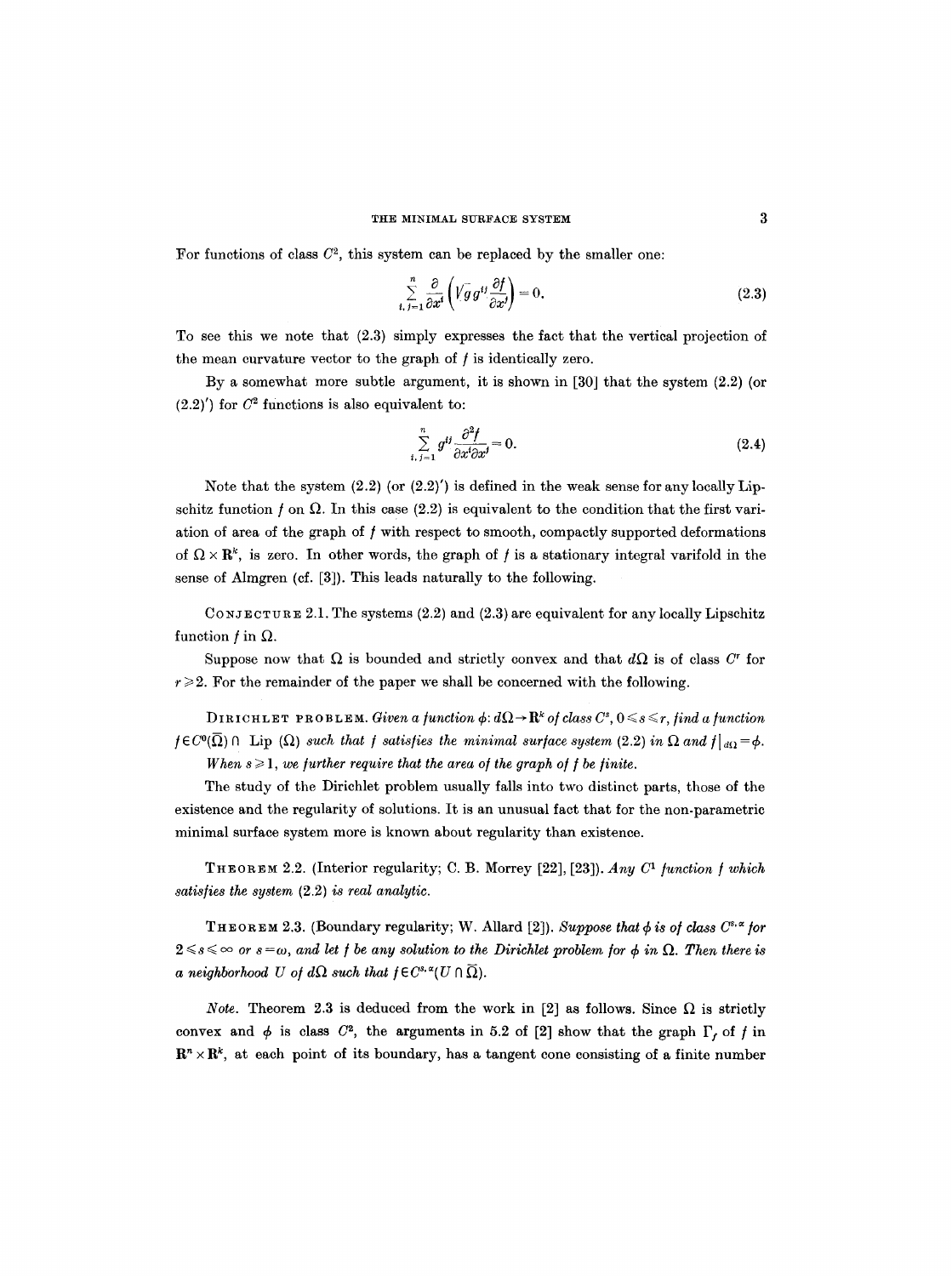of half-planes (of dimension n), each of which projects non-singularly into  $\mathbb{R}^n$ . Since each such cone is the limit of a sequence of dilations of  $\Gamma_t$ , it is easy to see that the cone consists, in fact, of a single half-plane. It follows that the density  $\Theta(||\Gamma_f||, x) = \frac{1}{2}$  at each boundary point x. Theorem 2.3 is then an immediate corollary of the Regularity theorem in  $[2, \S 4]$ .

*Remark.* Perhaps it should be pointed out that if  $\Omega$  is not convex, the Dirichlet problem is not necessarily solvable in general even for  $n=2$  and  $r=s=\omega$ . In fact when  $n = 2$ , convexity is necessary and sufficient for a solution to exist corresponding to arbitrary  $C<sup>s</sup>$  boundary values [12]. When  $n > 2$ , convexity is still sufficient, but the precise necessary and sufficient condition is that the mean curvature of the boundary with respect to the interior normal be everywhere non-negative [17].

### §3. A brief summary of known results in codimension one

For comparison with our later results in higher codimension we list here some of the facts known about non-parametric minimal surfaces in codimension one.

*T H E o R E M 3.1. For k = 1, the Dirichlet problem is solvable /or arbitrary continuous boundary data. Furthermore:* 

- (a) *The solution is unique.*
- (b) *The solution is real analytic.*
- (c) *The solution is absolutely area minimizing,* i.e., *its graph is the unique integral current of least mass in*  $\mathbb{R}^{n+k}$  *for the given boundary (the graph of*  $\phi$ *).*

The existence for  $C<sup>2</sup>$  boundary data follows from Jenkins and Serrin [17], and for general continuous boundary data from the *a priori* estimates in [5]. The regularity of Lipschitz solutions follows from de Giorgi [7]. (See [37] or [25].) The remainder of the theorem is classic. (See [21, pp. 156-7] for part (c).)

For the purpose of completeness we mention the following strong removable singularities result.

THEOREM 3.2. Let K be a compact subset of  $\Omega$  with Hausdorff  $(n-1)$ -measure zero. *Then any (smooth) function f:*  $(\Omega - K) \rightarrow \mathbf{R}$  *which satisfies the minimal surface equation*  $(2.2)'$  *in*  $\Omega - K$  extends to a (smooth) solution in all of  $\Omega$ .

This was first proved by Bers [4] for  $n=2$  and  $K = \{\text{point}\}\)$ . The general 2-dimensional case was proved by Nitsche [27]. The result in arbitrary dimensions is the work of de Giorgi and Stampaeohia [8].

Note. It has been known for some time that this last result is not true in general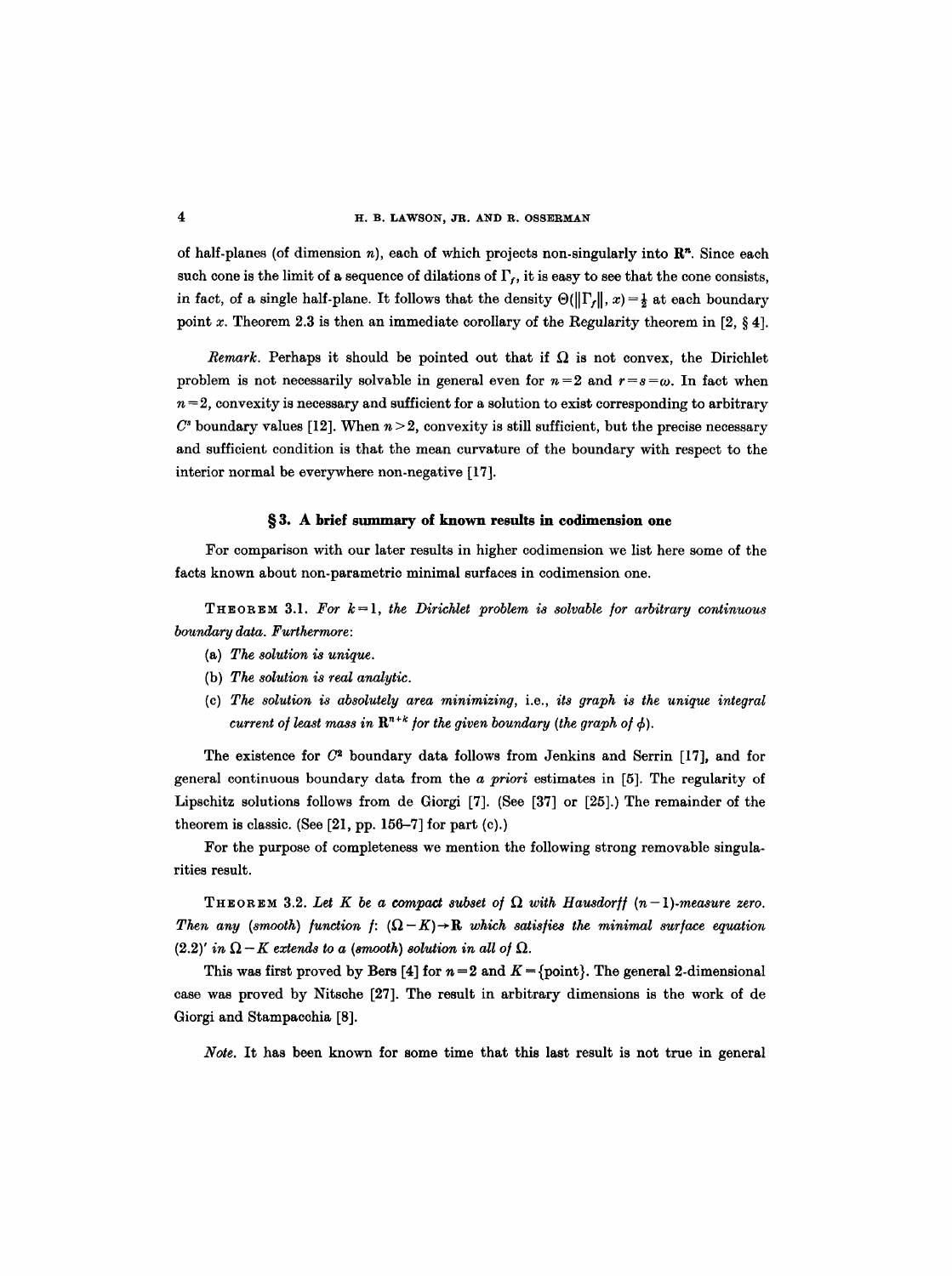#### THE MINIMAL SURFACE SYSTEM

codimensions. In fact, in [28] an example is given of a bounded function  $f: \{(x, y) \in \mathbb{R} :$  $0 < x^2 + y^2 \leq 1$   $\rightarrow$  R<sup>2</sup>, whose graph is a minimal surface in R<sup>4</sup>, but which does not extend continuously across 0. However, under certain (necessary) restrictive hypotheses, removable singularity results can be proved in higher codimension (cf. [14], [31]).

# **w 4. The existence of solutions of dimension two**

The following result is not new. It is an immediate consequence of old techniques of T. Rado and has certainly been known to the authors for some time. (See, for example [29, Thm. 7.2].) We include a proof here because the arguments involved will be useful in the next chapter.

**THEOREM 4.1.** For  $n=2$  and any  $k\geqslant1$ , there exist solutions  $f\in\mathbb{C}^{\omega}(\Omega)\cap\mathbb{C}^0(\overline{\Omega})$  to the *Dirichlet problem for any given continuous boundary function*  $\phi$ *:*  $d\Omega \rightarrow \mathbb{R}^k$ .

*Proo/.* We begin by recalling the notion of a *generalized parametric minimal sur/ace*  in  $\mathbb{R}^n$  having a given Jordan curve  $\gamma$  as boundary. This is a map  $\psi: \Delta \rightarrow \mathbb{R}^n$ , where  $\Delta = \{z = x + iy \in \mathbb{C}: |z| \leq 1\}$ , with the following properties:

(a)  $\psi \in C(\Delta) \cap C^{\omega}(\Delta^{\mathbf{0}})$ ,

(b)  $|\psi_x|^2 = |\psi_y|^2$  and  $\langle \psi_x, \psi_y \rangle = 0$ ,

- (c)  $\Delta \psi = 0$ ,
- (d)  $\psi|_{d\Delta}: d\Delta \rightarrow \gamma$  is a homeomorphism.

The fundamental work of Douglas and Rado asserts the existence of such a minimal surface for any given Jordan curve  $\gamma \subset \mathbb{R}^N$  (cf. [9], [32] or [6]).

Theorem 4.1 will be an immediate consequence of the following result.

THEOREM 4.2. Let  $\gamma$  be a Jordan curve in  $\mathbb{R}^{2+k}$  and suppose that  $\gamma$  can be expressed *as the graph of a continuous function*  $\phi$ :  $d\Omega \rightarrow \mathbb{R}^k$  *where*  $\Omega$  *is a bounded, convex domain in*  $\mathbb{R}^2$ . Then every generalized parametric minimal surface with boundary  $\gamma$  has a one-to-one, non*singular projection onto*  $\Omega$ , *i.e., every such surface can be expressed as the graph of a function*  $f: \overline{\Omega} \to \mathbf{R}^k$  where  $f \in C^0(\overline{\Omega}) \cap C^{\omega}(\Omega)$  and *f* satisfies (2.2) in  $\Omega$ .

To prove this we shall need the following basic result of T. Rado [33]. (Rado states the theorem for  $N=3$ , however the proof works in general, cf. [19], [29].)

**PROPOSITION 4.3.** Suppose  $\psi: \Delta \rightarrow \mathbb{R}^N$  is a generalized parametric minimal surface *with boundary*  $\gamma$ *, where*  $\gamma$  *is an arbitrary Jordan curve in*  $\mathbb{R}^N$ . Let  $\lambda: \mathbb{R}^N \to \mathbb{R}$  be a linear function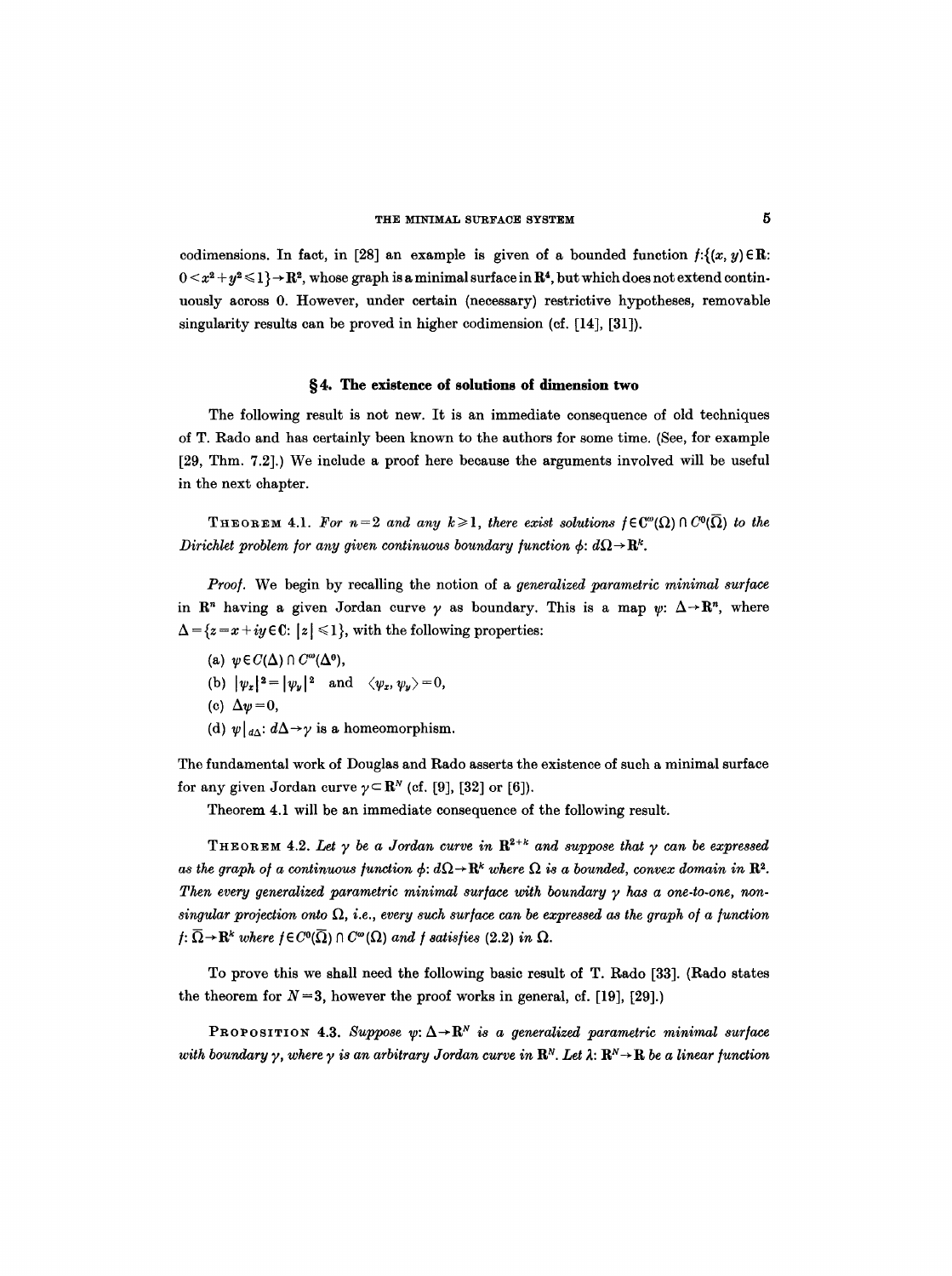*and suppose that at a point*  $(x_0, y_0) \in \Delta^0$ , *the function*  $\lambda \circ \psi$  *has a zero of order k, i.e.,* 

$$
\left.\frac{\partial^i}{\partial x^i}\frac{\partial^j}{\partial y^j}(\lambda \circ \psi)\right|_{(x_0, y_0)} = 0 \quad \text{for} \quad i + j \leq k.
$$

*Then the hyperplane*  $H = \{X \in \mathbb{R}^N : \lambda(X) = 0\}$  *meets y in at least*  $(2k + 2)$  *connected components.* 

Roughly, this proposition follows from the maximum principle and the observation that the zeros of  $\lambda \circ \psi$  in a neighborhood of a zero of order k have the structure of the zeros of a harmonic homogeneous polynomial of degree  $k+1$ .

*Proof of Theorem 4.2.* Let  $\pi: \mathbb{R}^2 \times \mathbb{R}^k \to \mathbb{R}^2$  be projection and consider the map  $\pi \circ \psi$ :  $\Delta \rightarrow \overline{\Omega}$ . (Note that  $\pi \circ \psi(\Delta^0) \subset \Omega$  by the strict maximum principle.) Suppose that at some point  $(x_0, y_0) \in \Delta^0$  we had rank $(d(\pi \circ \psi)) \leq 1$ . Then for a non-trivial linear function of the form  $\lambda(x, y, z_1, ..., z_n) = \lambda(x, y) = ax + by$ , we would have that  $\lambda \circ \psi$  has a critical point of order  $\geq 1$  at  $(x_0, y_0)$ . It then follows from Proposition 4.3 that the hyperplane H defined by  $\lambda = \lambda(x_0, y_0)$  must intersect  $\gamma$  in at least 4 components. However, by the convexity of  $\Omega$ ,  $H \cap \gamma$  has exactly two components. It follows then that  $\pi \circ \psi$ :  $\Delta^0 \rightarrow \Omega$  is a local diffeomorphism which extends to a homeomorphism of the boundaries. It follows easily that  $\pi \circ \psi$  is one-to-one. This completes the proof.

We now state another immediate consequence of the arguments above. Given a linear function  $\lambda$  on  $\mathbf{R}^N$  and  $c \in \mathbf{R}$ , let  $H_c(\lambda) = \{X \in \mathbf{R}^N : \lambda(X) = c\}.$ 

**PROPOSITION 4.4.** Let  $\gamma$  be a Jordan curve in  $\mathbb{R}^N$  and suppose  $\lambda: \mathbb{R}^N \rightarrow \mathbb{R}$  is a linear *function such that H<sub>c</sub>(* $\lambda$ *)*  $\Omega$   $\gamma$  has at most five components for each  $c \in \mathbb{R}$ . Then for any generalized parametric minimal surface  $\psi: \Delta \to \mathbb{R}^N$  with  $\gamma$  as boundary, the function  $\lambda \circ \psi$  has only non*degenerate critical points in*  $\Delta^0$ , and those critical points have index 1.

### §5. The non-uniqueness and non-stability of solutions of dimension two

In this section we shall prove the following result. Let

$$
D = \{(x, y) \in \mathbb{R}^2 : x^2 + y^2 \leq 1\}.
$$

THEOREM 5.1. There exists a real analytic function  $\phi$ :  $dD\rightarrow\mathbb{R}^2$  with the property that *there exist at least three distinct solutions (each of class*  $C^{\omega}$ *) to the Dirichlet problem for*  $\phi$  *in D. Moreover, one of these solutions represents an unstable minimal surface; that is, the area of the graph can be decreased by arbitrarily small deformations which/ix the boundary.* 

*Proof.* Let  $\gamma$  denote the graph of  $\phi$  in R<sup>4</sup>. It will suffice to show that there exist *two* geometrically distinct parametric minimal surfaces with boundary  $\gamma$ , each of which has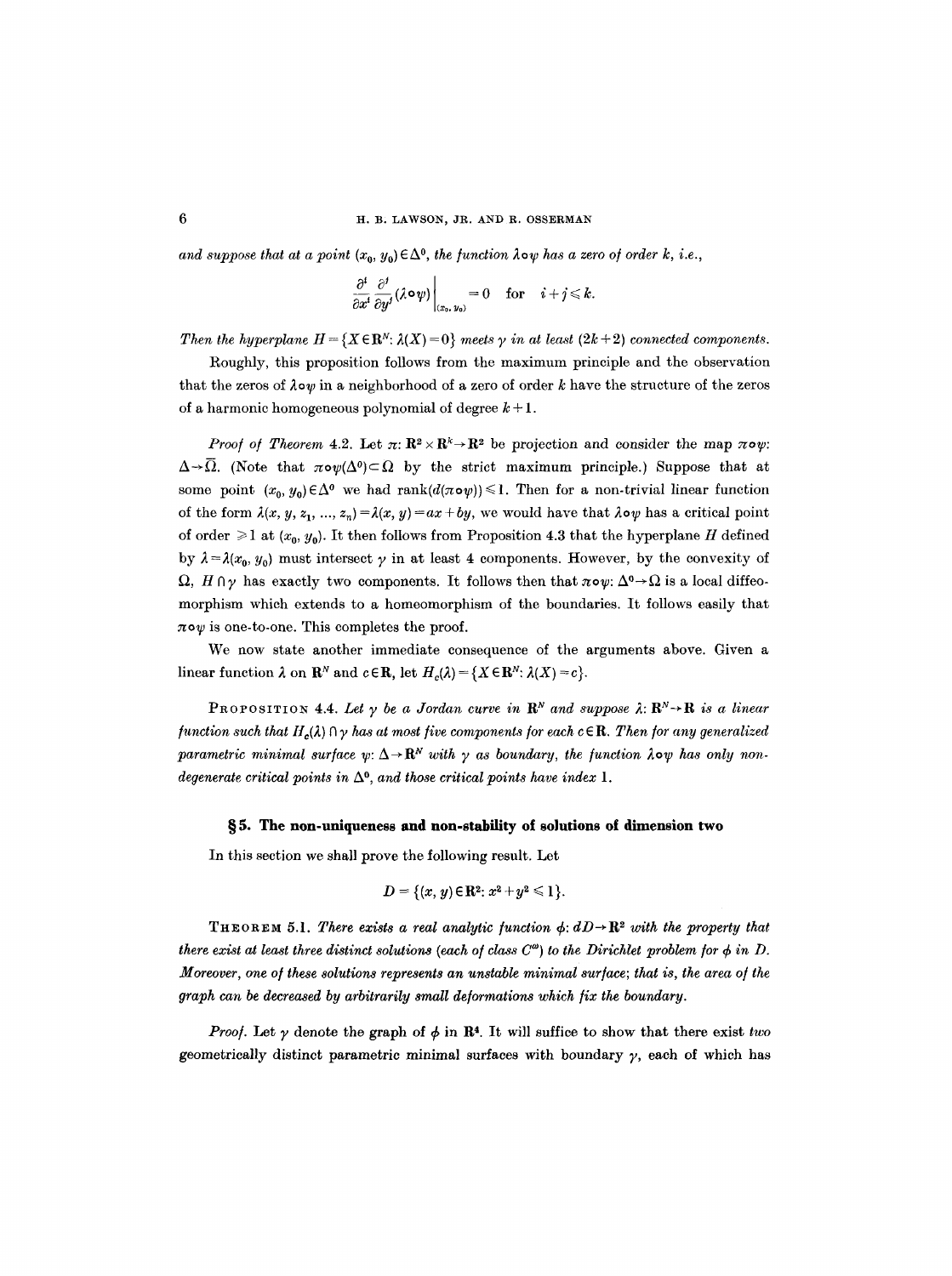the following additional property:

The surface minimizes the area and Dirichlet integrals among all piecewise differentiable maps of  $\Delta$  into Euclidean space which carry  $d\Delta$  homeomorphically  $\mathsf{onto}\ \mathsf{y}.$  (5.1)

If we succeed in proving this, then by the theorems of Morse-Tompkins [24] and Shiffman [35], there is a third, *unstable* parametric minimal surface with  $\gamma$  as boundary. By Theorem 4.2 every generalized parametric minimal surface with boundary  $\gamma$  is, in fact, a nonparametric surface over  $D$  and we will have proved the theorem.

For clarity of exposition we shall begin with an example in codimension 3. We shall then indicate how similar arguments will produce examples in codimension 2.

Consider the regular,  $C^{\infty}$  Jordan curve  $\gamma_0$  in  $\mathbb{R}^3$  pictured in Figure 1. This curve lies in the union of two pairs of parallel planes, each pair a distance  $\varepsilon$  apart where  $\varepsilon \ll 1$ . The curve is assumed to be invariant under the symmetry  $\sigma_0(x, y, z) = (-x, -z, y)$ . Note that  $\sigma_0|_{\gamma_0}$  preserves the orientation of  $\gamma_0$ .





Consider now the mapping  $\phi_0$ :  $dD \rightarrow \gamma_0$  given by (the appropriate multiple of) arclength, and set  $\phi = R\phi_0$  for some  $R \ge 1$ . We then define  $\gamma$  to be the graph of  $\phi$  in  $\mathbb{R}^5$ . Note that since  $\sigma_0$  is an isometry and  $\phi$  is an arc-length parametrization, we have

$$
\sigma_0(\phi(u, v)) = \phi(-v, u)
$$

Hence  $\gamma$  is invariant under the symmetry

$$
\sigma(u, v, x, y, z) = (-v, u, -x, -z, y).
$$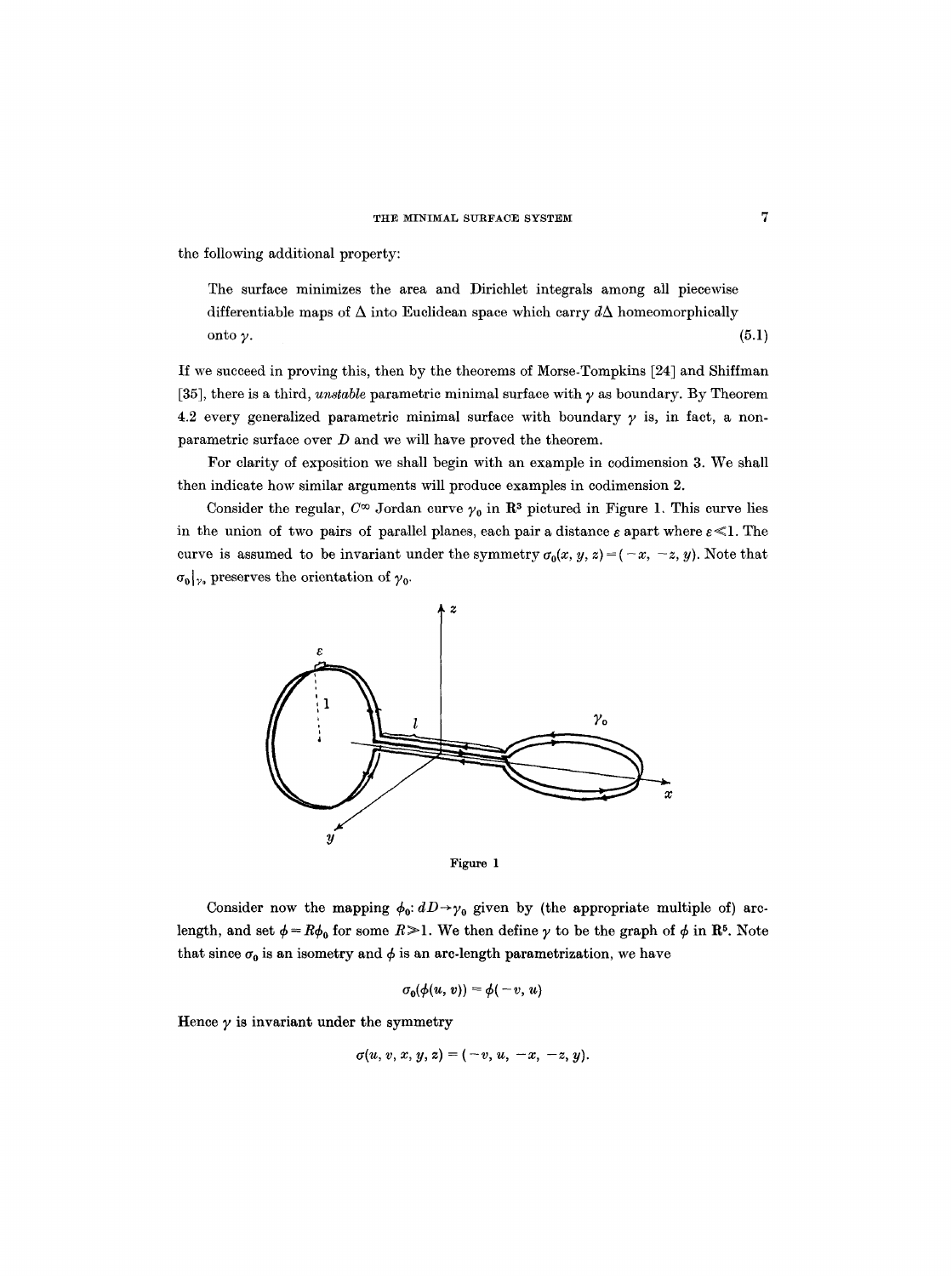Up to a scalar change,  $\gamma$  represents an ever-so-slight deformation of  $\gamma_0$  into five-space. Our first major claim concerning the curve  $\gamma$  is the following.

PROPOSITION 5.2. Let  $\psi: \Delta \rightarrow \mathbb{R}^5$  be any generalized parametric minimal surface with *boundary*  $\gamma$ , and let  $\lambda: \mathbb{R}^5 \to \mathbb{R}$  *be the coordinate function*  $\lambda = x$ . Then  $\lambda$ ow has exactly one critical *point in*  $\Delta$  *and that critical point is non-degenerate.* 

*Proof.* Each hyperplane  $H_c(\lambda) = \{X \in \mathbb{R}^5 : \lambda(X) = c\}$  clearly meets  $\gamma$  in at most four points. Hence, by Proposition 4.4 every critical point of  $\lambda \circ \psi$  in  $\Delta^0$  is non-degenerate and of index 1.

We now consider the corresponding non-parametric surface  $f: D \rightarrow \mathbb{R}^3$  guaranteed by Theorem 4.2. If  $\pi: \mathbb{R}^5 \to \mathbb{R}^2$  denotes projection onto the first two coordinates, then  $h =$  $\pi \circ \psi$ :  $\Delta \rightarrow D$  is a homeomorphism and we have that

$$
\psi(z)=(h(z),\quad f(h(z)))
$$

for all  $z \in \Delta$ . Since h is a diffeomorphism on the interior of  $\Delta$  and since  $\lambda \circ f \circ h = \lambda \circ \psi$ , we see that the function  $\lambda \circ f$  has the property that each of its critical points in  $D^0$  is non-degenerate and of index 1.

When restricted to the boundary, the function  $\lambda \circ f|_{dD} = \lambda \circ \phi$  has exactly four critical points, two non-degenerate maxima and two non-degenerate minima.

We are now in a position to apply elementary Morse theory to  $\lambda$ of. For each  $c \in \mathbb{R}$ we consider the sublevel set  $D_c = \{(x, y) \in D : \lambda \circ f(x, y) \leq c\}$ . For c slightly larger than  $c_0$  $=\inf_{D} {\lambda \circ f}$ ,  $D_c$  consists of two components, each homeomorphic to a disk. As c increases, we add a one-handle to this manifold for each critical point in  $D^0$ . Since  $D_{\infty} = D$ , we conclude that there must be exactly one critical point of  $\lambda \circ f$  in D<sup>o</sup>. It follows that  $\lambda \circ \psi$  has exactly one critical point in  $\Delta^0$ . This completes the proof of the proposition.



From the work of Douglas [9] we know that there exists at least one parametric minimal surface  $\psi: \Delta \rightarrow \mathbb{R}^5$  having boundary  $\gamma$  and satisfying condition (5.1). Let us suppose that there are no other such surfaces which are geometrically distinct from  $\psi$  (i.e., which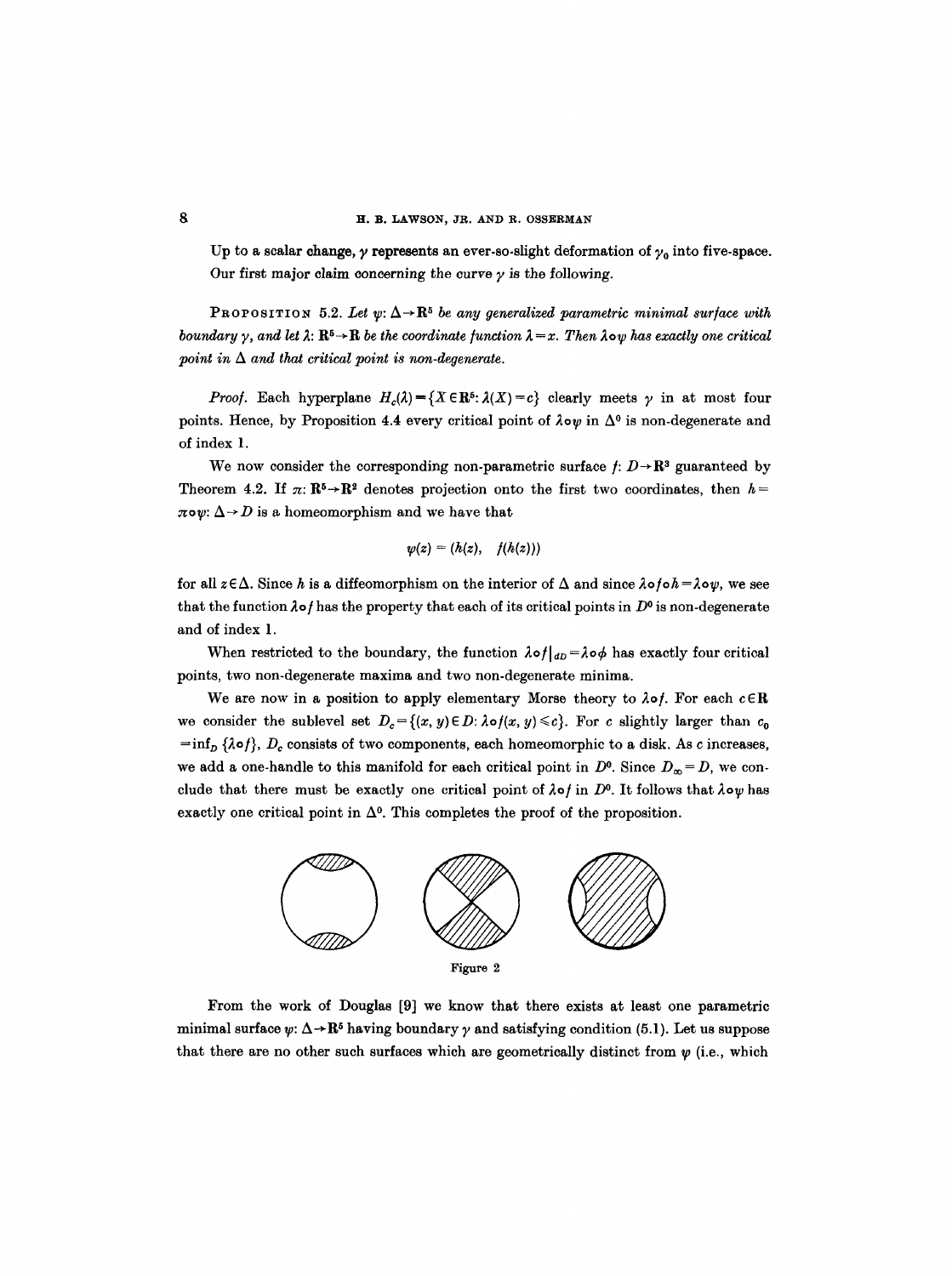

Figure 3

are not just a reparameterization of the same surface). Then since  $\sigma: \mathbb{R}^5 \to \mathbb{R}^5$  is an isometry which preserves  $\gamma$ , we see that  $\sigma \circ \psi$  is again a parametric minimal surface having boundary  $\gamma$  and satisfying condition (5.1). Hence,  $\psi$  and  $\sigma \circ \psi$  must have the same image surface, say  $\Sigma$ , in R<sup>5</sup>; that is,  $\sigma(\Sigma) = \Sigma$ . By Proposition 5.2 the linear function  $\lambda = x$  has exactly one critical point p when restricted to  $\Sigma^0$ . It follows that  $\sigma(p) = p$ , and so  $p = 0$ .

We will now show that the surface  $\psi$  cannot satisfy condition 5.1 for R sufficiently large. In fact we claim that the area of  $\Sigma$  satisfies the inequality

$$
A(\Sigma) \geqslant 4\pi R^2 \tag{5.2}
$$

whereas one can easily construct a surface  $\Sigma'$  with boundary  $\gamma$  such that

$$
A(\Sigma')\leqslant [2\pi+2(\pi+l)\epsilon]R^2+O(R)+\pi\qquad \qquad (5.3)
$$

where *l* is the length of the four parallel arcs of  $\gamma$  (cf. Fig. 1). To construct this surface one first chooses a parametrization  $\psi_0: D \to \mathbb{R}^3$  of the comparison surface pictured in Figure 3, with  $\psi_0|_{dD}=\phi_0$ . The area of the comparison surface is bounded above by  $2\pi+2(\pi+l)$ . The surface  $\Sigma'$  is then defined to be the graph of the map  $\psi = R\psi_0$ . It easy to verify the inequality (5.3).

To deduce (5.2) we consider the hyperplane  $H = \{X \in \mathbb{R}^5 : \lambda(X) = 0\}$  and observe that  $\Sigma-H$  decomposes into four connected components, (each parameterized by  $\psi$  restricted to one of the four wedge-shaped regions in the middle picture of Figure 2). Denote these components by  $\Sigma_1$ , ...,  $\Sigma_4$ , and observe that the boundary of each  $\Sigma_i$  maps by orthogonal projection onto the boundary of a key-shaped region  $R_t$  in either the  $(x, y)$ -plane or the  $(x, z)$ -plane. Consequently, each  $\Sigma_i$  maps by orthogonal projection onto  $R_i$ . Since  $A(R_i) \geq \pi R^2$ , it follows that  $A(\Sigma_i) \geq \pi R^2$  for each i and (5.2) is established.

We have shown that there must be two geometrically distinct parametric minimal surfaces with boundary  $\gamma$ , which satisfy condition (5.1). This establishes an example of the type claimed in the theorem with the exception that the curve is class  $C^{\infty}$  and the codimension is three.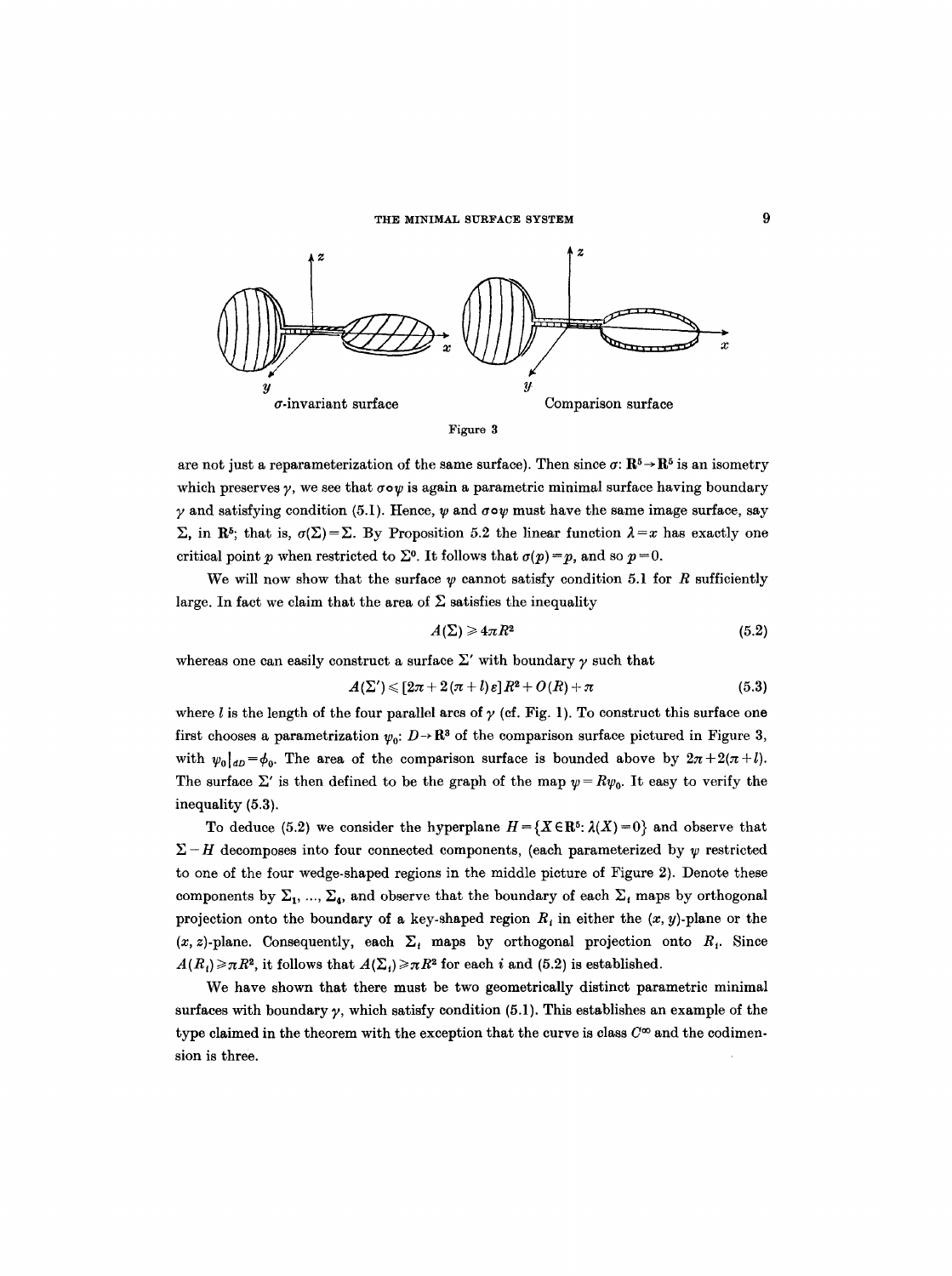

We now observe that throughout the above argument it is possible to replace the curve  $\gamma$  with a real analytic approximation. This is done by replacing  $\phi$  with a sufficiently large piece of its Fourier expansion. Since the Fourier polynomials preserve such properties as

$$
F\left(\theta + \frac{\pi}{2}\right) = e^{i(\pi/2)} F(\theta)
$$
  

$$
F\left(\theta + \frac{\pi}{2}\right) = -F(\theta)
$$

and

for (complex-valued) functions  $F$  on the circle, we have that the analytic approximation will also be  $\sigma$ -invariant.

We shall now indicate how to construct an example of codimension 2. The arguments are all essentially the same except that one begins with a map  $\phi = R\phi_0$  where  $R \ge 1$  and  $\phi_0: dD \rightarrow \mathbb{R}^2$  is a suitably parametrized double tracing of the curve pictured in Figure 4, where each loop is traversed once in each direction, and where the parameter is a multiple of arc length.

The graph of  $\phi$  is invariant by the symmetries  $\sigma_k: \mathbb{R}^4 \to \mathbb{R}^4, k = 1, 2$  where

$$
\sigma_1(u, v, x, y) = (-u, -v, x, -y)
$$
  
\n
$$
\sigma_2(u, v, x, y) = (-u, v, -x, y).
$$

Let  $\gamma$  be the graph of  $\phi$ . If we again assume that there are not two geometrically distinct minimal surfaces with boundary  $\gamma$  satisfying condition (5.1), then the surface  $\Sigma$  given by the Douglas solution to the Plateau problem for  $\gamma$  must be invariant under  $\sigma_1$  and  $\sigma_2$ . The linear function  $\lambda = x$  has exactly one critical point p on  $\Sigma$ . This follows from an argument entirely similar to the proof of Proposition 5.2. Consequently,  $\sigma_1(p) = p$ ,  $\sigma_2(p) = p$ , and so  $p=0$ . The rest of the argument proceeds as above. The appropriate comparison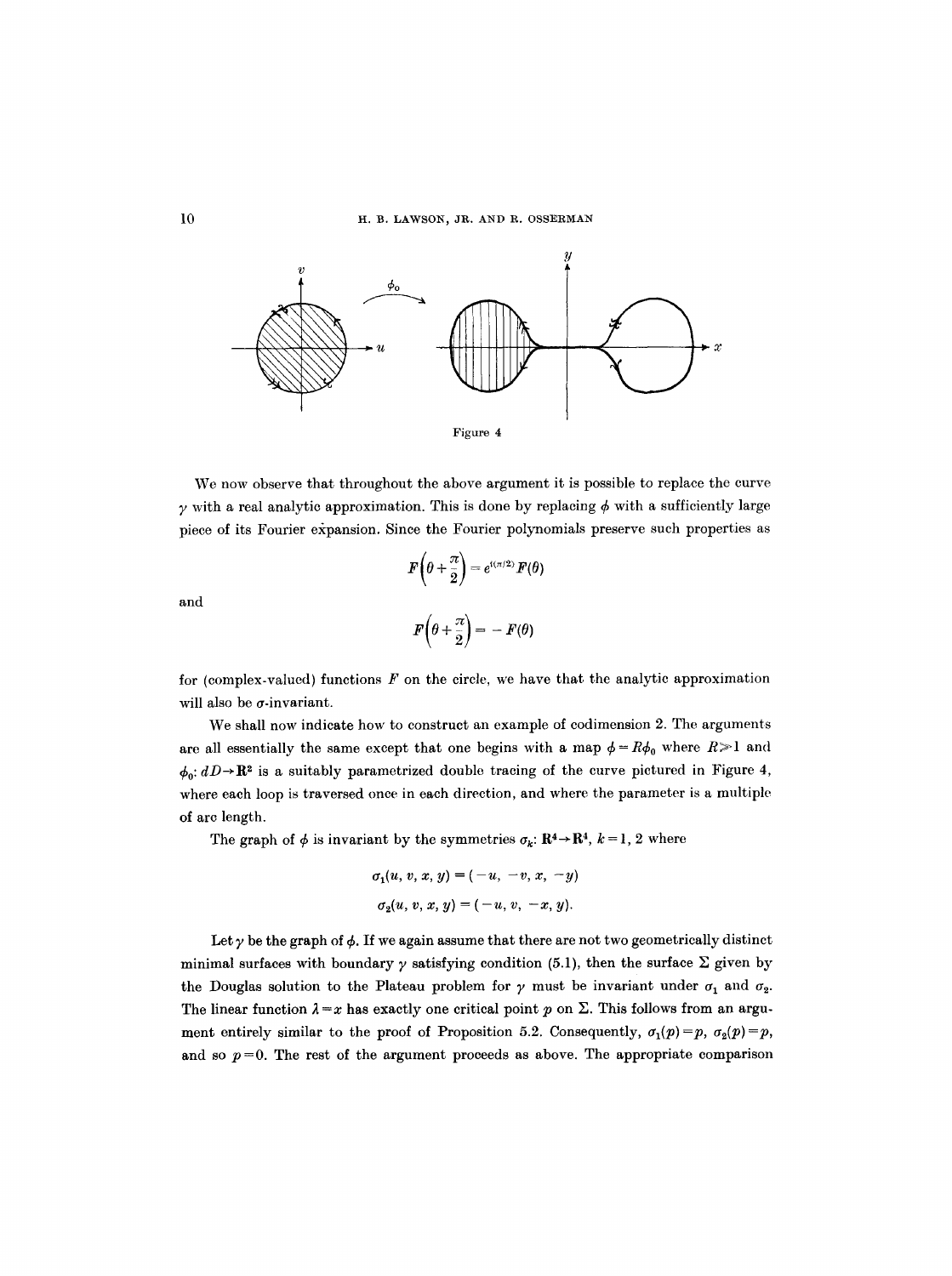surface is given by a map  $\Psi = R\Psi_0$  where  $\Psi_0$  is chosen to be linear on the lines  $u + v = c$ . For  $|c| \leq 1$ ,  $\Psi_0$  will be constant on these lines. The image of  $\Psi_0$  will be the curve together with the region bounded by the loop on the left (covered twice). This completes the proof of Theorem 5.1.

#### §6. The non-existence of solutions in dimensions ≥4

The main result of this section is the following. Let  $D^n = \{x \in \mathbb{R}^n : ||x|| \leq 1\}$  and set  $S^{n} = dD^{n+1}$ .

THEOREM 6.1. Let  $\phi: S^{n+k} \to S^n \subset \mathbb{R}^{n+1}$  be any  $C^2$  mapping which is not homotopic to *zero as a map into S<sup>n</sup>, and suppose k* > 0. Then there is an  $R_{\phi}$  such that for each  $R \ge R_{\phi}$  there *is no solution to the Dirichlet Problem for the boundary function*  $\phi_R = R \cdot \phi$ .

*Remark* 6.2. It follows from the Implicit function theorem (cf. [26]) that the Dirichlet problem is always solvable for sufficiently small boundary data. Hence, given  $\phi$  as in Theorem 6.1, there is an  $r_{\phi} > 0$  such that for all r,  $|r| \le r_{\phi}$ , the Dirichlet problem *is* solvable for boundary data  $\phi_r = r \cdot \phi$ .

*Proof.* The proof of this theorem rests on the following two results. In the statements, the term *minimal variety* means any integral current T with compact support such that the first variation of mass is zero with respect to any smooth deformation supported away from the boundary of T. In our applications we will only need to consider currents which are given as the oriented graphs of Lipschitz functions.

THEOREM A. Let V be any p-dimensional minimal variety in  $\mathbb{R}^N$  which is regular at the *boundary (i.e., in a neighborhood of supp (dV), V is given by an oriented,*  $C<sup>1</sup>$  *submanifold with boundary). Then the mass o/ V is given by the ]ormula* 

$$
\mathbf{M}(V) = \frac{1}{p} \int_{dV} \langle v, x \rangle * \mathbf{1}
$$
 (6.1)

where  $x$  is the position vector with respect to any euclidean cordinate system and where  $y$ *is the unit exterior normal field to*  $dV$  *along*  $dV$ *.* 

*Note.* The mass of  $V$  is the "weighted volume". If  $V$  is a Lipschitz submanifold,  $\mathbf{M}(V)$  is just the Hausdorff p-measure of that submanifold.

We shall only need this result in the special case that  $dV$  lies in a sphere about the origin in  $\mathbb{R}^N$ . Under this assumption the proof is quite easy, and the reader is referred to [13] or [20] for details.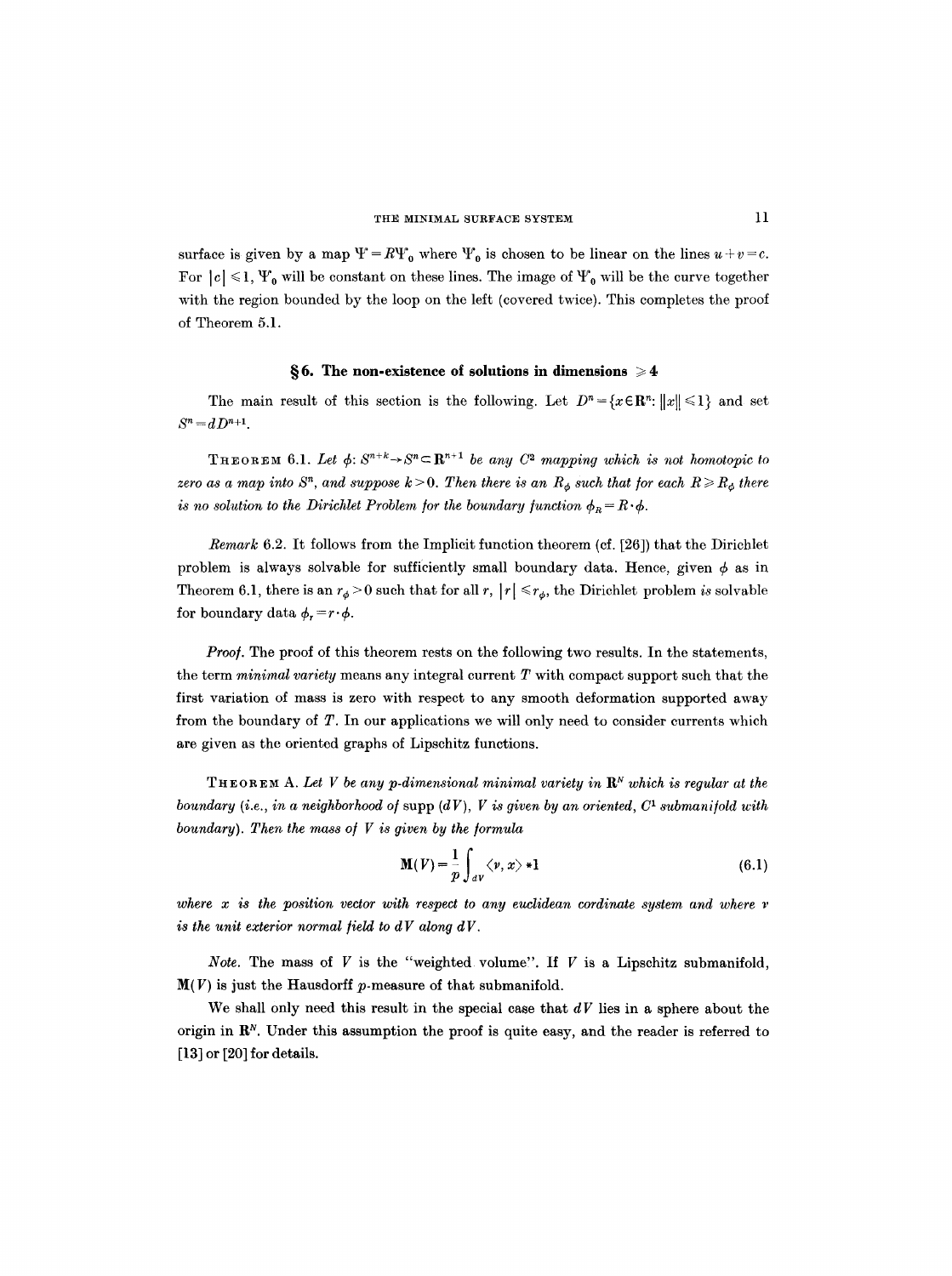**THEOREM** B. Let V be a p-dimensional minimal variety in  $\mathbb{R}^N$ . Suppose that  $x_0 \in \mathbb{R}^N$ *lies on V and that*  $B(x_0, R) = \{x \in \mathbb{R}^N : ||x - x_0|| \le R\}$  does not meet the boundary of V. Then

$$
\mathbf{M}(V) \geqslant c_p R^p \tag{6.2}
$$

where  $c_n$  is the volume of the unit ball in  $\mathbb{R}^p$ .

This is a direct consequence of the well known fact that  $\phi(r) \equiv \mathbf{M}(V \cap B(x_0, r))/c_n r^p$ is monotone increasing and  $\lim_{r\to 0} \phi(r) \geq 1$ . (See [10], [13] or [20].)

Let us now suppose that for fixed R, there is a solution  $f_R$  to the Dirichlet problem for  $\phi_R$ . Let  $V_R$  be the minimal variety given by the graph of  $f_R$  in  $\mathbf{R}^N$  where  $N = 2(n+1) + k$ .

By Theorem 2.3  $V_R$  is regular at the boundary. We clearly have that  $dV_R = \{(x, R\phi(x))\colon$  $||x|| = 1$  is contained in the sphere of radius  $\sqrt{1 + R^2}$  about the origin in R<sup>N</sup>. Hence, it follows from  $(6.1)$  that

$$
\mathbf{M}(V_R) \leqslant \frac{\sqrt{1+R^2}}{n+k+1} \mathbf{M}(dV_R). \tag{6.3}
$$

We now observe that  $f_R$  represents a homotopy of  $\phi_R$  to zero in  $\mathbb{R}^{n+1}$ . Since  $\phi_R$  is not homotopic to zero as a map into  $S<sup>n</sup>$  and since  $\mathbb{R}^{n+1} - \{0\}$  has the homotopy type of  $S<sup>n</sup>$ , we conclude that  $f_R(D^{n+k+1})$  cannot be contained in  $\mathbb{R}^{n+1} - \{0\}$ . Hence, there must be a point  $x_0 \in D^{n+k+1}$  such that  $f_R(x_0) = 0$ , i.e., there is a point of the form  $(x_0, 0)$  on  $V_R$ .

We now have that

dist 
$$
[(x_0, 0), dV_R]
$$
 = min  $||u||_1$   $||x - x_0||^2 + ||R\phi(x)||^2 > R$ .

Hence, we may apply Theorem B to  $V_R$  in the ball of radius R about  $(x_0, 0)$  and conclude that

$$
\mathbf{M}(V_R) \geqslant c_{n+k+1} \, R^{n+k+1}.\tag{6.4}
$$

One can easily see that there is a constant c such that  $M(dV_R) \leq cR^n$  for all  $R>0$ . Combining this with the inequalities (6.3) and (6.4) gives the estimates

$$
c_{n+k+1} R^{n+k+1} \leqslant \mathbf{M}(V_R) \leqslant \frac{\sqrt{1+R^2}}{n+k+1} c R^n.
$$

Since  $k > 0$ , the theorem follows immediately.

*Example* 6.3. The simplest example of a map satisfying the hypotheses of Theorem 6.1 is the Hopf map  $\eta$ :  $S^3 \rightarrow S^2$  given by

$$
\eta(z_1, z_2) = (|z_1|^2 - |z_2|^2, 2z_1 \bar{z}_2) \tag{6.5}
$$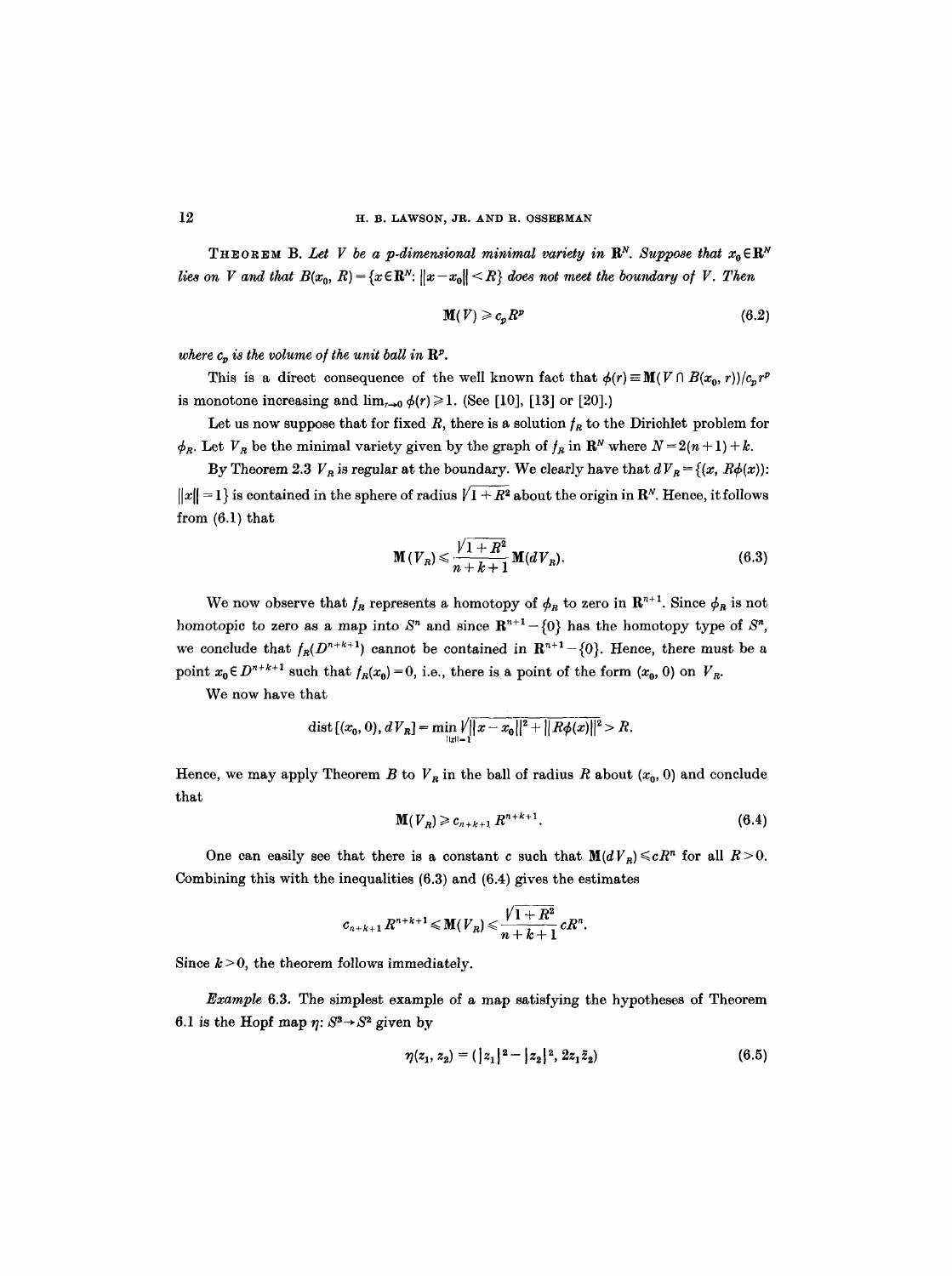where  $S^3$  is considered as the unit sphere in  $\mathbb{C}^2 = \mathbb{R}^4$  and  $S^2$  as the unit sphere in  $\mathbb{R} \times \mathbb{C} = \mathbb{R}^3$ . In this case we can make a fairly explicit calculation of  $R_n$ .

Observe that the group  $SU(2)$  acts naturally on  $\mathbb{C}^2$  and on  $\mathbb{R}^3$  (as  $SO(3) = SU(2)/\mathbb{Z}_2$ ). The map  $\eta$  is equivariant with respect to these actions. This is most easily seen by recalling that  $S^2 = P^1(C)$  and  $SO(3) = PU(2)$ , the group of isometries of the projective line. It follows that the graph of each  $\eta_R = R\eta$ ,  $R > 0$ , is invariant under the joint action of  $SU(2)$  on R<sup>7</sup>. Since  $SU(2)$  is transitive on  $S<sup>3</sup>$ , each such graph is an orbit of this action.

We now wish to compute the volume of the graph of  $\eta_R$ . By the homogeneity it will suffice to compute the volume element at a single point. At any point  $x \in S^3$  we can choose an orthonormal basis  $e_1$ ,  $e_2$ ,  $e_3$  of  $T_x(S^3)$  such that  $(\eta_R)_*(e_3)=0$  and  $(\eta_R)_*(e_j)$ ,  $j=1, 2$ , are perpendicular and of length  $2R$ . Hence the metric induced by the graphing immersion  $x' \mapsto (x', \eta_R(x'))$  at x has matrix

$$
\left(\begin{array}{cc} 1+4R^2 & 0 \\[1mm] 0 & 1+4R^2 & 1 \end{array}\right)
$$

with respect to the basis  $e_1, e_2, e_3$ . It follows that the volume of the graph  $\Gamma_R$  of  $\eta_R$  is

$$
\mathrm{vol}\left(\Gamma_{R}\right)=\int_{S^{2}}\left(1+4R^{2}\right)\ast1=\left(1+4R^{2}\right)2\pi^{2}.\tag{6.6}
$$

Therefore, combining the inequalities (6.3) and (6.4) in this case we get

$$
\frac{\pi^2}{2} R^4 \leqslant M(f_R) \leqslant \frac{\pi^2}{2} \sqrt{1+R^2} (1+4R^2).
$$

It follows that *there are no solutions to the Dirichlet problem for*  $\eta_R$  in  $D^4$  whenever  $R \geq 4.2$ .

It is interesting to note that while there is no non-parametric minimal variety with boundary  $\Gamma_R$  for  $R \ge 4.2$ , there must be some minimal variety with this boundary by the basic work of Federer and Fleming [11]. In fact there must be such a variety which is  $SU(2)$ -invariant [18]. This symmetric solution corresponds to a geodesic arc in the orbit space (cf. Hsiang and Lawson [16]). It can be described topologically as (the closure of) the graph of the rational map  $\varrho: D^4 \to P^1(\mathbb{C})$  given by  $\varrho(Z_1, X_2) = [Z_1/Z_2]$ . It is diffeomorphic to the oriented 2-disk bundle over  $S<sup>2</sup>$  of Chern class 1.

#### §7. The existence of non-parametric minimal cones

The existence of solutions to the Dirichlet problem for boundary data  $\phi_R = R \cdot \phi$ when  $R$  is small, and the non-existence when  $R$  is large, lead one to suspect that there should be a critical value  $R_0$  for which there exists some sort of singular non-parametric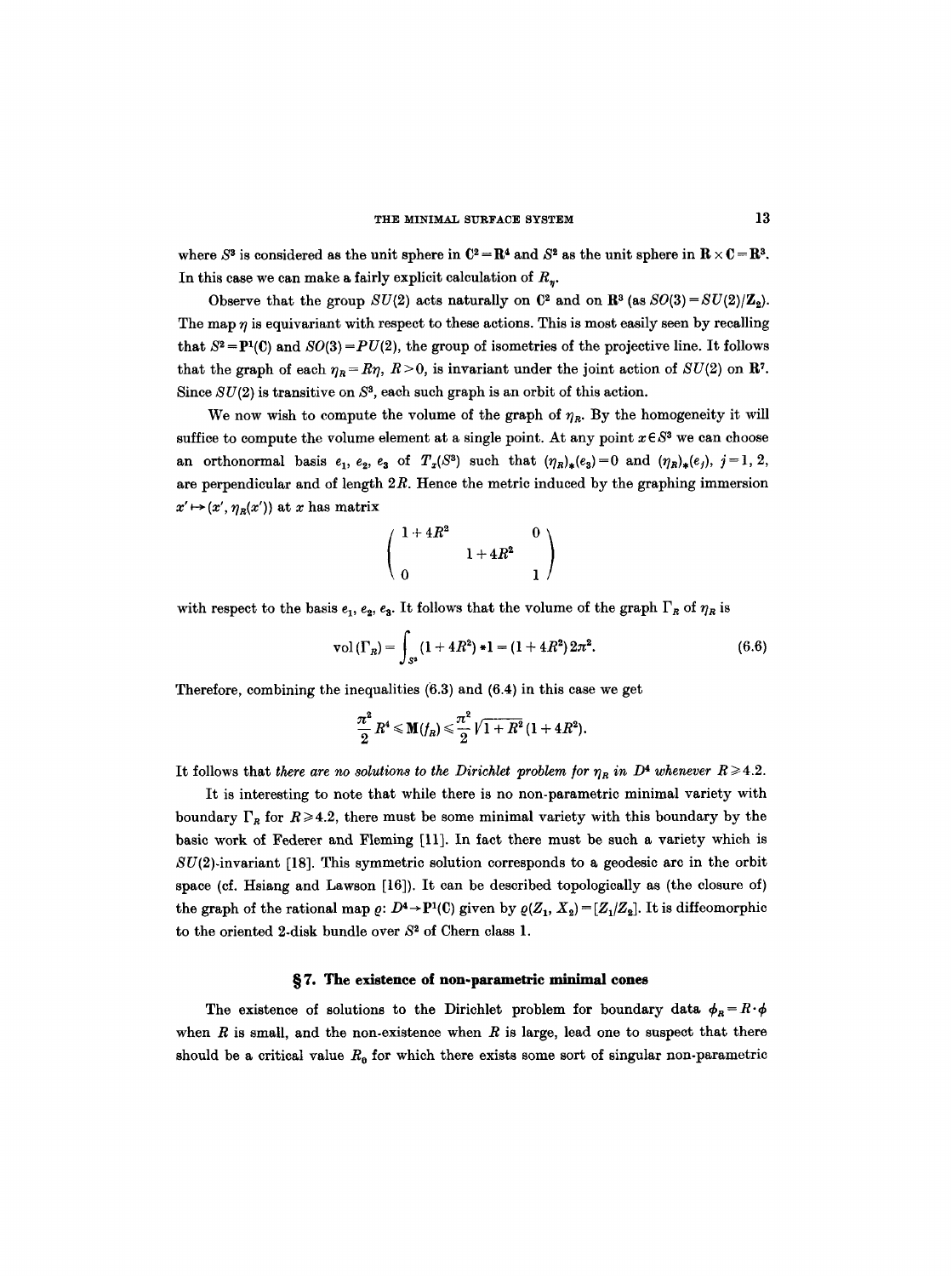solution. In the special case of the Hopf map, the symmetries indicate that this singular solution should simply be the cone over the boundary values. We shall show that this is indeed the case.

Recall that for any submanifold  $M^p \subset S^n$ , the cone  $C(M^p) = \{tx \in \mathbb{R}^{n+1}: x \in M^p \text{ and } t > 0\}$ is a minimal variety in  $\mathbb{R}^{n+1}$  if and only if  $M^p$  is a minimal submanifold of  $S^n$ . For each  $\alpha$ ,  $0 < \alpha \leq 1$  we consider the embedding  $i_{\alpha}: S^3 \rightarrow S^6$  given by

$$
i_{\alpha}(x) = (\alpha x, \sqrt{1 - \alpha^2} \eta(x)), \qquad (7.1)
$$

where  $\eta: S^3 \to S^2$  is the map given by (6.5). Each submanifold  $i_{\alpha}(S^3)$  is an orbit of the action of  $SU(2)$  on  $\mathbb{R}^7 = \mathbb{C}^2 \times \mathbb{R}^3$  given by the natural diagonal map  $SU(2) \rightarrow SU(2) \times SO(3)$  (as we saw in the last section). In fact, these orbits are principal orbits since  $SU(2)$  acts freely on them. Now by a basic result of Wu-Yi Hsiang [15] the principal orbits of maximal volume are minimal submanifolds of  $S<sup>6</sup>$ . Therefore, we want to compute the volume function on the orbit space  $X = S^6/SU(2)$ .

We first observe that the orbit space itself is highly symmetric. Recall that  $SU(2) \approx$  $Sp(1) \cong S^3$  is just the group of unit quaternions, and the above representation on  $\mathbb{C}^2 \cong \mathbb{H}$ is just quaternion multiplication on the left. The group  $SU(2)$  also acts on  $\mathbb{C}^2 \cong \mathbb{H}$  by quaternion multiplication on the right. Let  $\rho$  denote this representation, and extend it trivially to  $\tilde{\rho} = \rho \oplus \mathbf{1}d$  on R<sup>7</sup>. It is clear that  $\tilde{\rho}$  commutes with the action above (since left and right multiplication commute). Hence,  $\tilde{\varrho}$  descends to an action on the orbit space X. An easy computation shows that the generic orbits of  $\tilde{\rho}$  on S are two-dimensional, and that  $SU(2)/X$  is diffeomorphic to a closed interval. The endpoints of the interval correspond to the two singular orbits:

$$
S^3 = \{(x, 0) \in \mathbf{R}^4 \times \mathbf{R}^3 : ||x|| = 1\}
$$
 and  $S^2 = \{(0, y) \in \mathbf{R}^4 \times \mathbf{R}^3 : ||y|| = 1\}.$ 

The family of mappings  $i_{\alpha} : S^3 \to S^6$ ,  $0 \le \alpha \le 1$ , represents a curve in the orbit space between the two singular orbits, and therefore all the isometry classes of orbits are represented by this family. Hence, to find an orbit of maximal volume in  $S<sup>6</sup>$  we need only find an orbit of maximal volume in this family.

Let  $v(\alpha)$  denote the volume of  $i_{\alpha}(S^3)$ . Then a computation similar to the one in §6 or a direct interpretation of formula (6.6) shows that

$$
v(\alpha)=2\pi^2\alpha(4-3\alpha^2).
$$

This function reaches its maximum in [0, 1] at  $\alpha = 2/3$ . We conclude that

$$
i_{2/3}(S^3) = \left\{ \left( \frac{2}{3} x, \frac{\sqrt{5}}{3} \eta(x) \right) \in \mathbf{R}^4 \times \mathbf{R}^3 : ||x|| = 1 \right\}
$$

is a minimal submanifold of  $S<sup>6</sup>$ .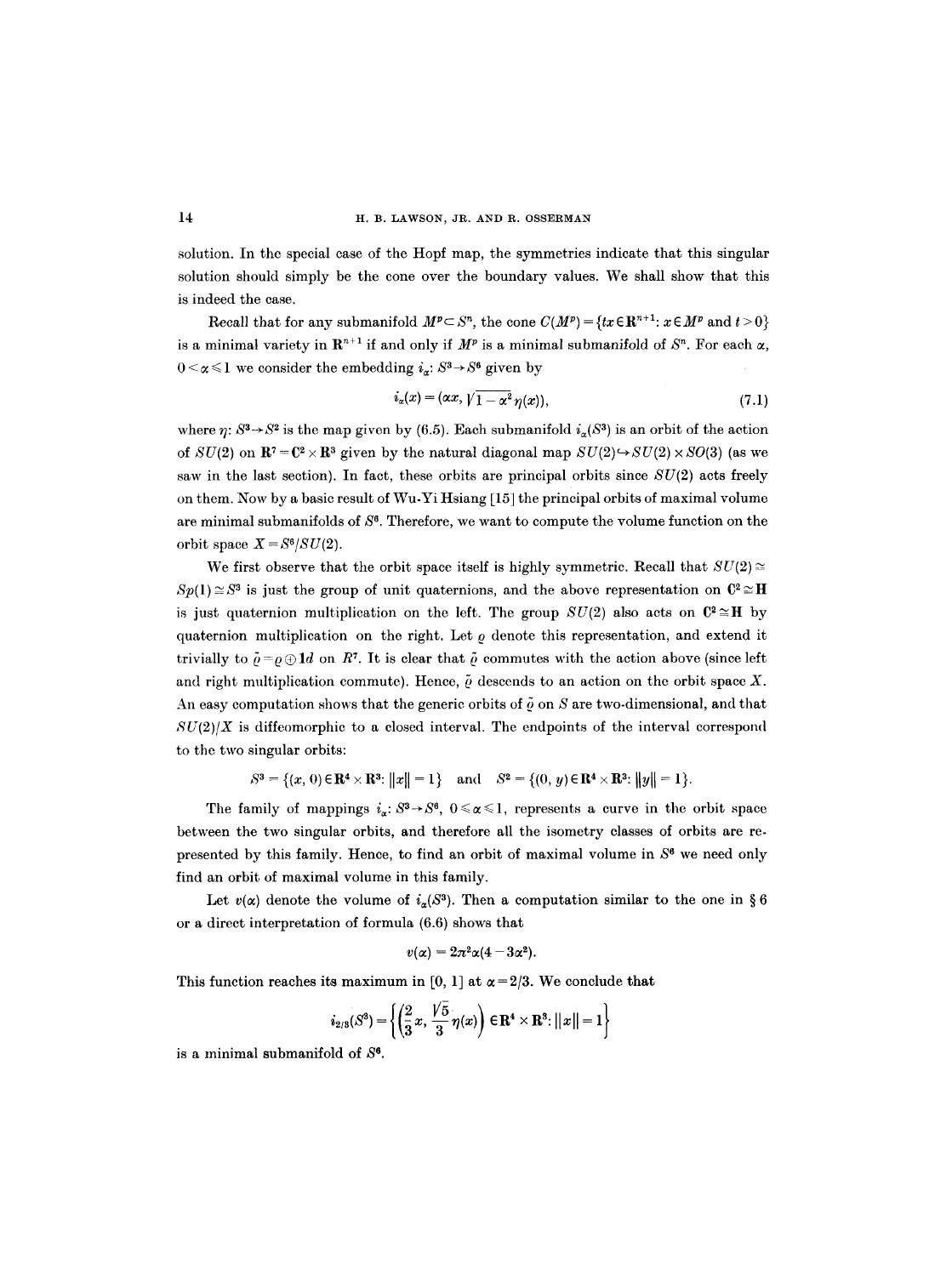It follows that the cone over this submanifold is a minimal variety in  $\mathbb{R}^7$ . Therefore, we have proved

THEOREM 7.1. The Lipschitz function  $f: \mathbb{R}^4 \rightarrow \mathbb{R}^3$  given by

$$
f(x) = \frac{\sqrt{5}}{2} ||x|| \eta \left( \frac{x}{||x||} \right) \quad \text{for} \quad x \neq 0,
$$

*where*  $\eta$  *is the Hopf map* (6.5), *is a solution to the minimal surface system* (2.2).

In particular, this shows that there exist Lipschitz solutions to  $(2.2)$  which are not of class  $C<sup>1</sup>$ .

*Note.* This theorem has been verified by direct computation. $(1)$ Analogous examples can be constructed using the Hopf maps

$$
\eta'
$$
:  $S^7 \rightarrow S^4$  and  $\eta''$ :  $S^{15} \rightarrow S^8$ .

The corresponding volume functions are

$$
v'(\alpha) = \frac{\pi^4}{3} \alpha^3 (4 - 3\alpha^2)^2
$$
 and  $v''(\alpha) = \frac{2\pi^8}{7!} \alpha^7 (4 - 3\alpha^2)^4$ .

Observe that these submanifolds are all examples of compact minimal varieties in the sphere whose normal planes are at a constant acute angle with respect to a fixed plane in  $\mathbb{R}^N$ . By a result of de Giorgi this is not possible in codimension one unless the submanifold is a totally geodesic subsphere. A result of Simons [36], refined by Reilly [34], states that if M is a compact minimal submanifold of codimension-k in  $S^{N-1}$  with normal plane field  $\nu$  satisfying

$$
\langle \nu,\nu_0\rangle>\Big|\sqrt{\frac{2k-2}{3k-2}}
$$

for some fixed k-plane  $v_0$  in  $\mathbb{R}^N$ , then M is a totally geodesic subsphere. The examples above show that there is a positive lower bound for the "best" constant possible in this theorem. In fact, for the Hopf maps  $\eta$ ,  $\eta'$ , and  $\eta''$  above, there are planes  $v_0$  such that  $\langle v, v_0 \rangle$  is constant and equal to 1/9, (1/8 $\sqrt{7}$ ) and (7<sup>4</sup>.2<sup>-11</sup>.3<sup>-5</sup> $\sqrt{7/5}$ ) respectively.

*Remark.* It follows from the work of J. L. M. Barbosa ("An extrinsic rigidity theorem for minimal immersions from  $S^2$  into  $S^n$ ," to appear) that there are no non-parametric

<sup>(1)</sup> We should like to thank the MACSYMA program at M.I.T. and Bill Gosper of the Stanford University Artifieal Intelligence Laboratory.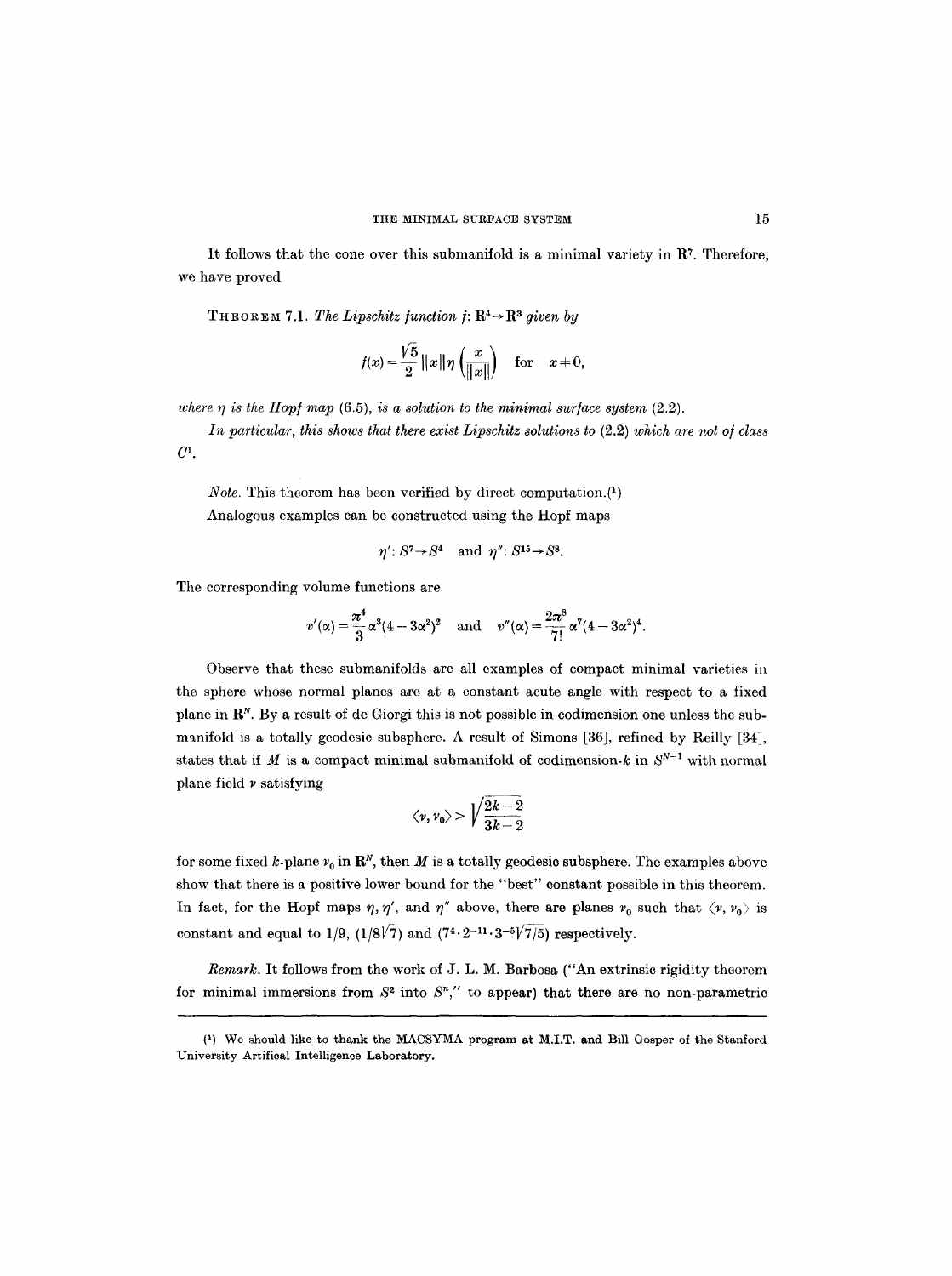minimal cones of dimension three or less. Moreover, using this fact one can prove that every Lipschitz solution of the minimal surface system in three (or fewer) independent variables is real analytic. Of course, by the examples above such a statement is false for the system in four or more variables.

#### **References**

- [1]. ALLARD, W. K., On the first variation of a varifold. *Ann. o] Math.,* 95 (1972), 417-491.
- [2]. -- On the first variation of a varifold: Boundary behavior. Ann. of Math., 101 (1975), 418-446.
- [3]. ALMGREN, F. J., JR., *The theory of varifolds*. Princeton mimeographed notes, 1965.
- [4]. BERS, L., Isolated singularities of minimal surfaces, *Ann. o/Math.* 53 (1951), 364-386.
- [5]. BOMBIERI, E., DE GIORGI, E. & MIRANDA, M., Una maggiorazione a priori relativa alle ipersuperfici minimali non parametriche, *Arch. Rational Mech. Anal.,* 32 (1969), 255-267.
- [6]. COURANT, R., *Dirichlet's Principle, Con/ormal Mapping and Minimal Sur/aces.* Interscience, N.Y., 1950.
- [7]. DE GIORGI, E., Sulla differentiabilitk e l'analiticitk delle estremali degli integrali multipli regolari. *Mem. Accad. Sci. Torino,* s. III, parte I, {1957), 25-43.
- [8]. DE GIORGI, E. & STAMPACCHIA, G., Sulle singolarità eliminabili delle ipersuperfici minimali, *Atti. Aecad. Naz. Lincei Rend. Cl. Sci. Fis. Mat. Natur.,* (ser. 8) 38 (1965), 352-357.
- [9]. DOUGLAS, J., Solution of the Problem of Plateau, *Trans. Amer. Math. Soc.,* 33 (1931), 263-321.
- [10]. FEDERER, H., *Geometric Measure Theory.* Springer, N.Y., 1969.
- [11]. FEDERER, H. & FLEMING, W., Normal and integral currents. *Ann. of Math.,* 72 (1960), 458-520.
- [12]. FINN, R., Remarks relevant to minimal surfaces and surfaces of prescribed mean curvature. *J. Analyse Math.,* 14 (1965), 139-160.
- [13]. FLEMING, W., On the oriented Plateau problem. *Rend. Cir. Mat. Palermo,* 11 (1962), 69-90.
- [14]. HARVEY, R. & LAWSON, H. B., JR., Extending minimal varieties, *Inventiones Math.,*  28 (1975), 209-226.
- [15]. HSIANG, W. Y., Remarks on closed minimal submanifolds in the standard Riemannian m-sphere. *J. Differential Geometry*, 1 (1967), 257-267.
- [16]. HSIANG, W. Y. & LAWSON, H. B. JR., Minimal submanifolds of low cohomogeneity, *J. Di]]erential Geometry,* 5 (1970), 1-37.
- [17]. JENKINS, H. & SERRIN, J., The Dirichlet problem for the minimal surface equation in higher dimensions. *J. Reine Angew. Math.,* 229 (1968), 170-187.
- [18]. LAWSON, H. B., JR. The equivariant Plateau Problem and interior regularity, *Trans. Amer. Math. Soc.* 173 (1972), 231-250.
- [19]. *Lectures on Minimal Submanifolds.* I.M.P.A., Rua Luiz de Camoes 68, Rio de Janeiro, 1973.
- [20]. Minimal varieties in real and complex geometry. Univ. of Montréal, 1973.
- [21]. Minimal varieties, pp. 143-175, *Proc. of Symp. in Pure Mathematics*, vol. XXVII part 1, Differential Geometry, A.M.S., Providence, 1975.
- [22]. MORREY, C. B., Second order elliptic systems of differential equations, pp. 101-160. *Contri. butions to the Theory of Partial Differential Equation.* Annals of Math. Studies No. 33, Princeton U. Press, Princeton, 1954.
- [23]. -- *Multiple Integrals in the Calculus of Variations.* Springer Verlag, N.Y., 1966.